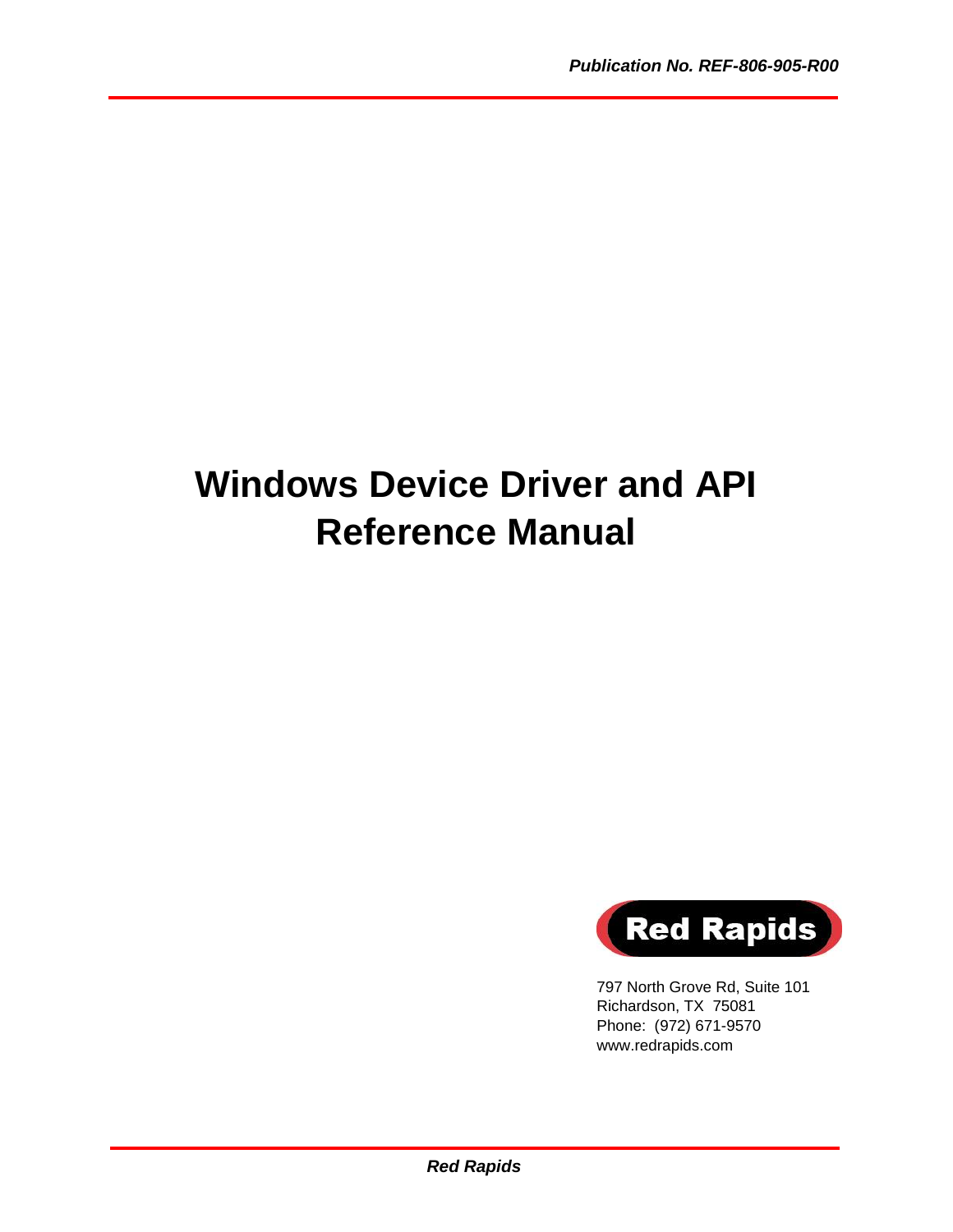Red Rapids reserves the right to alter product specifications or discontinue any product without notice. All products are sold subject to the terms and conditions of sale supplied at the time of order acknowledgment. This product is not designed, authorized, or warranted for use in a lifesupport system or other critical application.

All trademark and registered trademarks are the property of their respective owners.

Copyright © 2018, Red Rapids, Inc. All rights reserved.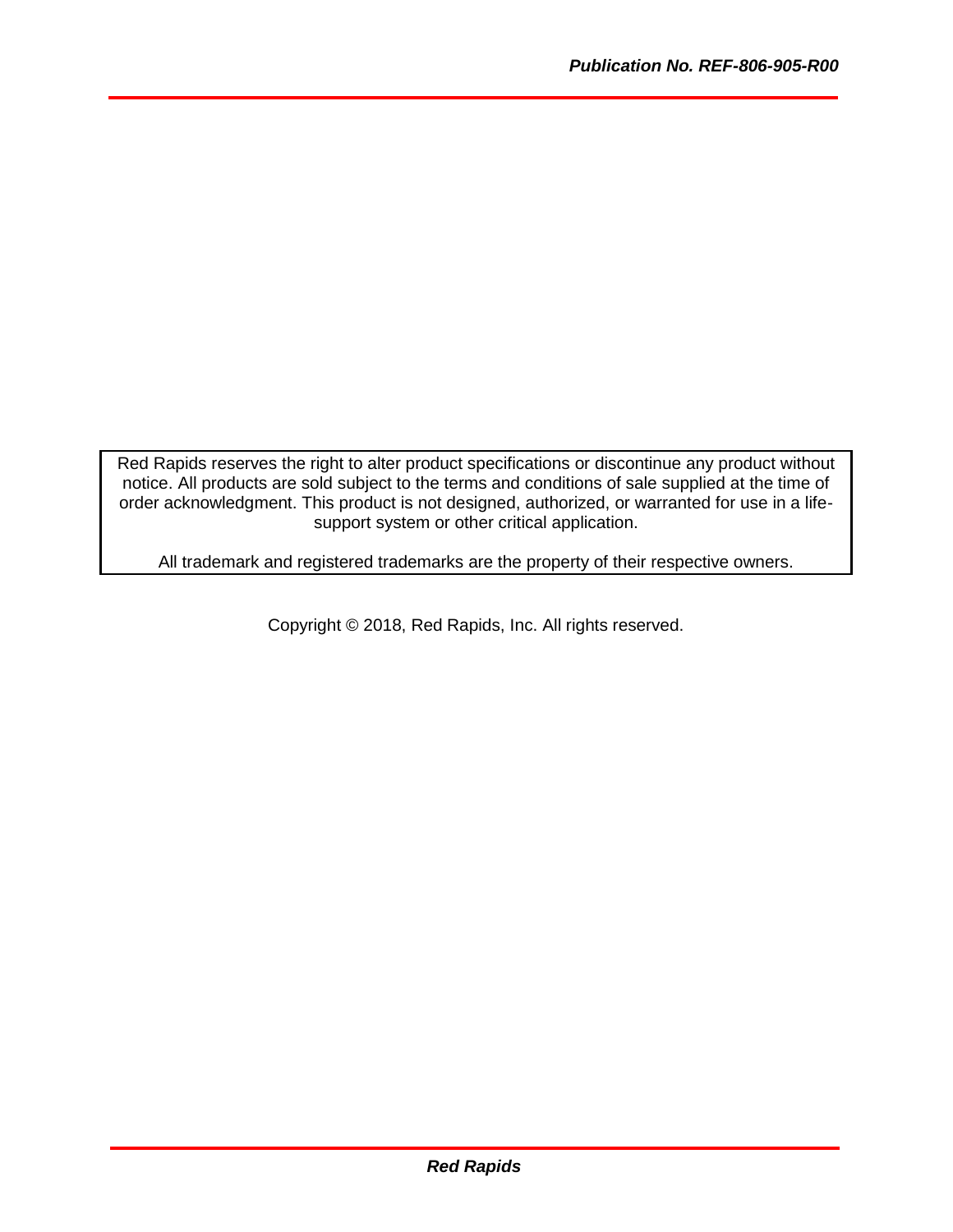# **Table of Contents**

| 1.0 |  |
|-----|--|
| 1.1 |  |
| 1.2 |  |
| 2.0 |  |
| 2.1 |  |
| 2.2 |  |
| 3.0 |  |
| 3.1 |  |
| 3.2 |  |
| 4.0 |  |
| 4.1 |  |
| 4.2 |  |
| 4.3 |  |
| 4.1 |  |
| 4.2 |  |
|     |  |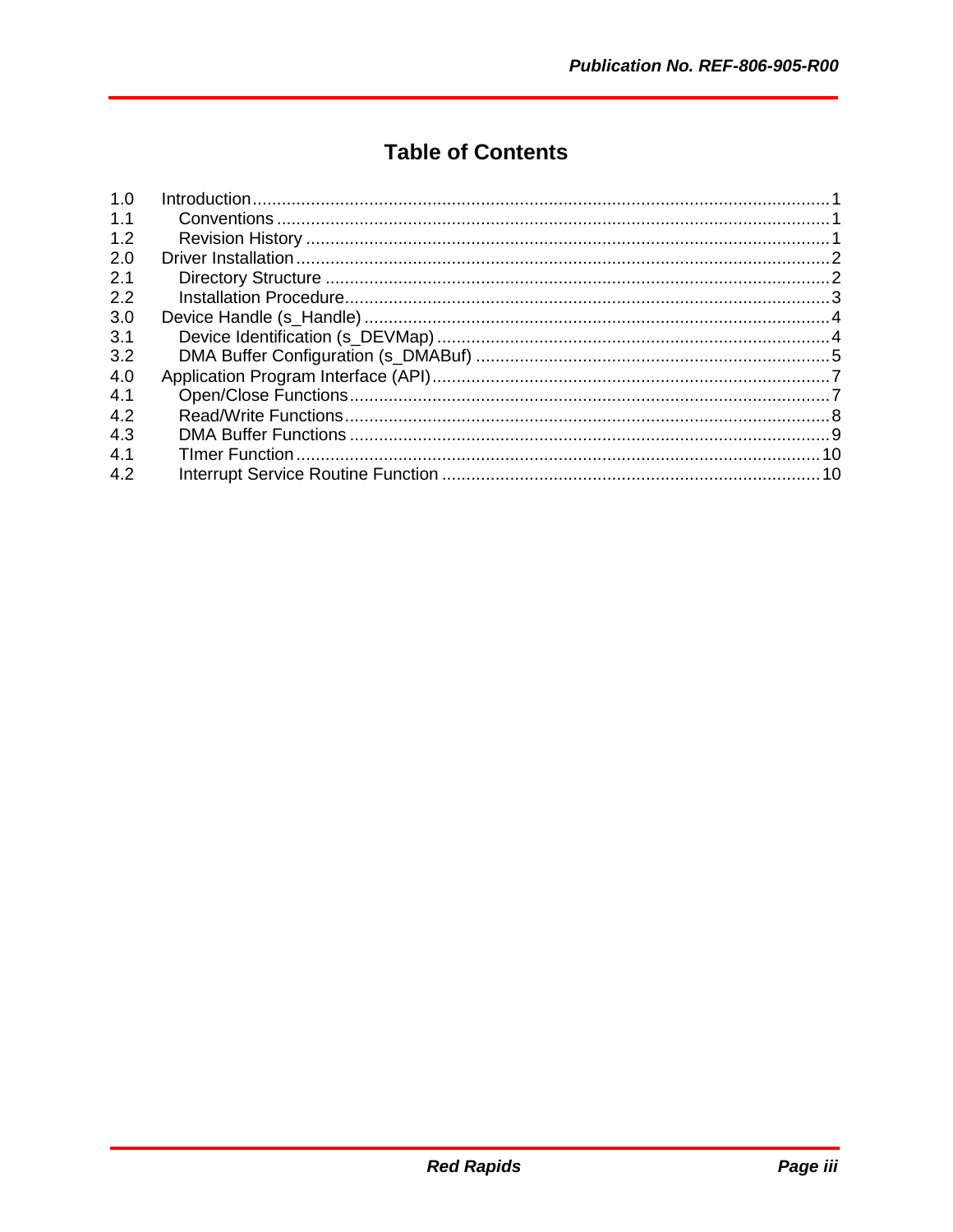# **List of Figures**

|--|--|--|--|

# **List of Tables**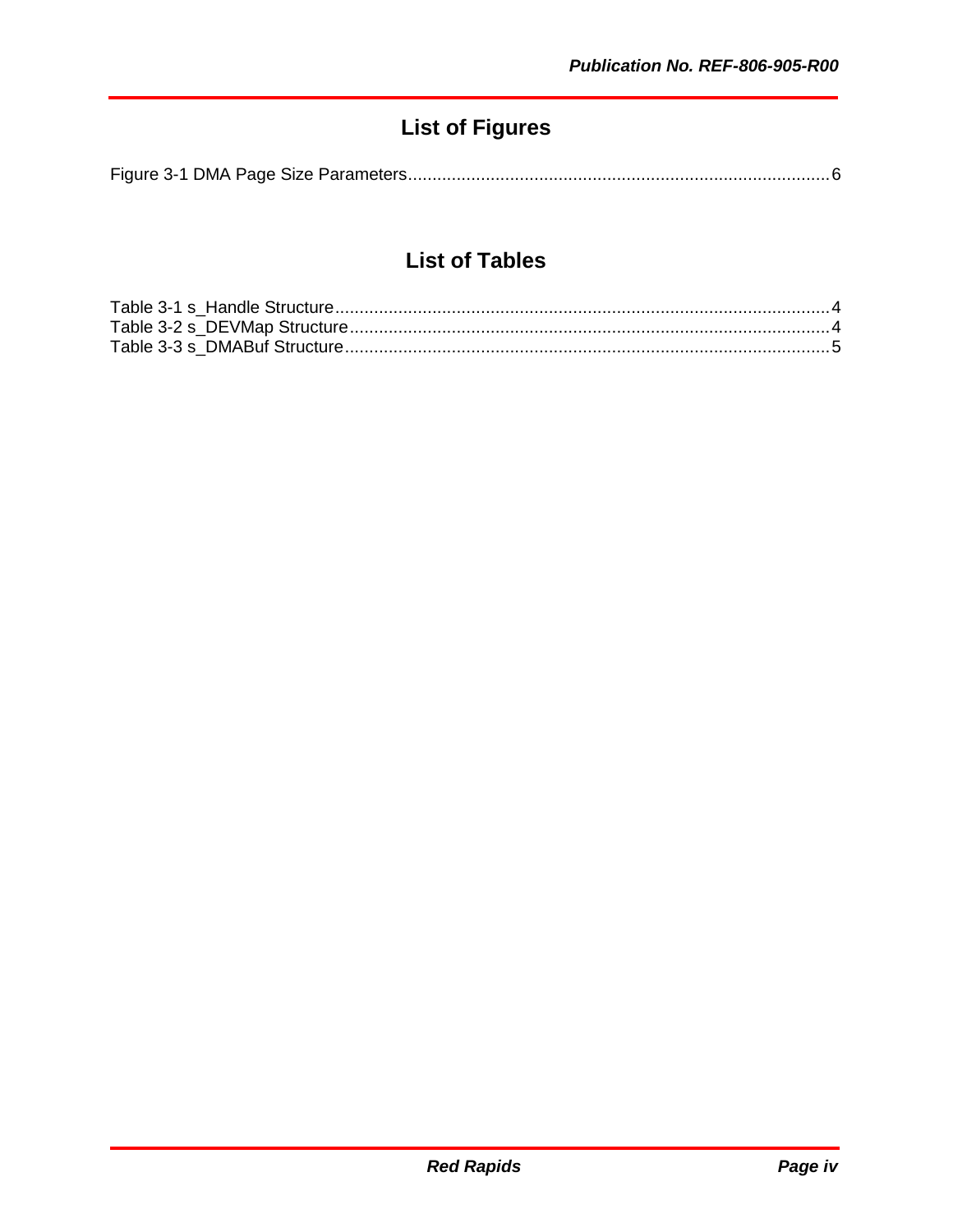# <span id="page-4-0"></span>**1.0 Introduction**

The Windows device driver and application program interface (API) provide the vehicle to access all hardware resources of a Red Rapids PCI adapter (RRadapter) from a software application written in C. The RRadapter driver and API are shared across several different Red Rapids product families.

Features of the RRadapter driver and API include:

- Common API for 32-bit and 64-bit operating systems.
- Communication with up to four devices (more upon request) in a single system.
- Support for any number of DMA buffers with any number of pages.
- Interrupt handling for error and status indicators.

The RRadapter driver is built on the Windriver™ cross-platform development toolkit from Jungo [\(www.jungo.com\)](www.jungo.com).

#### <span id="page-4-1"></span>**1.1 Conventions**

This manual uses the following conventions:

- Hexadecimal numbers are prefixed by "0x" (e.g. 0x00058C).
- *Italic* font is used for names of registers.
- Blue font is used for names of directories, files, and OS commands.
- Green font is used to designate source code.

```
Text in this format highlights useful or important information.
```
**!** Text shown in this format is a warning. It describes a situation that could potentially damage your equipment. Please read each warning carefully.

The following are some of the acronyms and abbreviations used in this manual.

- **-32** 32-bit Operating System
- **-64** 64-bit Operating System
- **API** Application Program Interface
- **BAR** Base Address Register
- **DLL** Dynamic Link Library
- **DMA** Direct Memory Access
- **ISR** Interrupt Service Routine
- **Rxx** Any Revision Number
- **x86** Intel Processor Architecture

#### <span id="page-4-2"></span>**1.2 Revision History**

| <b>Version</b> | Date | <b>Description</b>            |
|----------------|------|-------------------------------|
| R00            |      | 11/28/2018   Initial release. |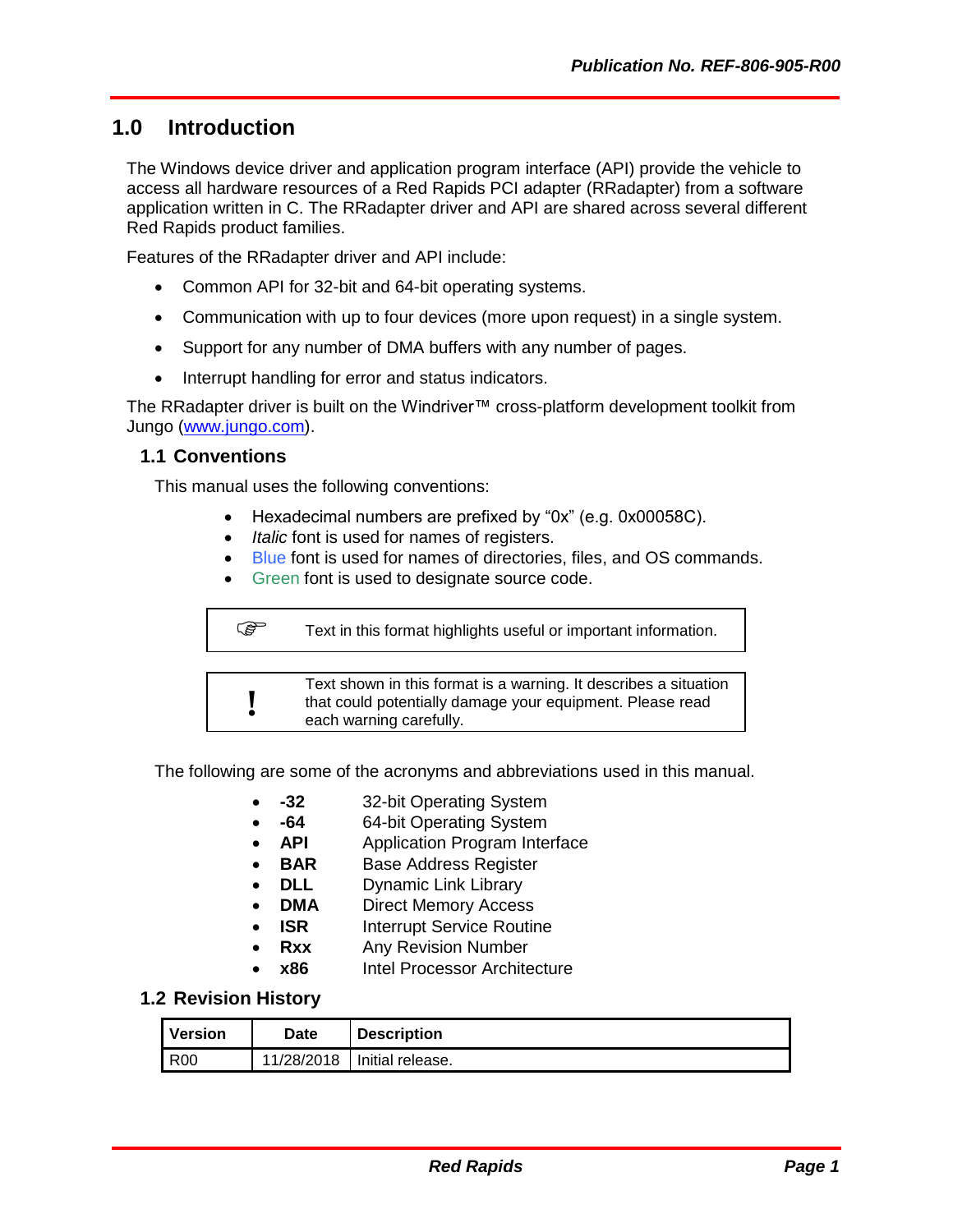# <span id="page-5-0"></span>**2.0 Driver Installation**

The RRadapter driver is built on the Windriver™ cross-platform toolkit from Jungo. The source code is not distributed by Red Rapids due to restrictions in the Jungo licensing agreement.

#### <span id="page-5-1"></span>**2.1 Directory Structure**

The RRadapter device driver is distributed with the Windows Software Development Kit (SDK) available for each Red Rapids PCI product. The software is located under the \RRadapter directory of the SDK and contains the following subdirectory structure:

#### \src

The src subdirectory contains a source code template to the ISR function that is called by the RRadapter library.

#### \win\_x86-32

The win x86-32 subdirectory contains the RRadapter driver and API library for all 32-bit Windows operating systems hosted on an Intel processor architecture.

#### \win\_x86-32\lib

The lib folder contains the 32-bit RRadapter driver library, RRadapter DLL, and the Jungo Windriver™ DLL. The two DLL files are required to run any executable created with the library. They must either be copied to the directory containing the executable or the lib directory must be added to the PATH environment variable so that it is included in the search at runtime.

#### \win\_x86-32\win7

The win7 folder contains the installation batch file and Jungo Windriver™ code needed to install the RRadapter driver on a 32-bit Windows 7 operating system.

#### \win\_x86-32\win8

The win8 folder contains the installation batch file and Jungo Windriver™ code needed to install the RRadapter driver on a 32-bit Windows 8/8.1 operating system.

#### \win\_x86-32\win10

The win10 folder contains the installation batch file and Jungo Windriver™ code needed to install the RRadapter driver on a 32-bit Windows 10 operating system.

#### \win\_x86-64

The win\_x86-64 subdirectory contains the RRadapter driver and API library for all 64-bit Windows operating systems hosted on an Intel processor architecture.

#### \win\_x86-64\lib

The lib folder contains the 64-bit RRadapter driver library, RRadapter DLL, and the Jungo Windriver™ DLL. The two DLL files are required to run any executable created with the library. They must either be copied to the directory containing the executable or the lib directory must be added to the PATH environment variable so that it is included in the search at runtime.

#### \win\_x86-64\win7

The win7 folder contains the installation batch file and Jungo Windriver™ code needed to install the RRadapter driver on a 64-bit Windows 7 operating system.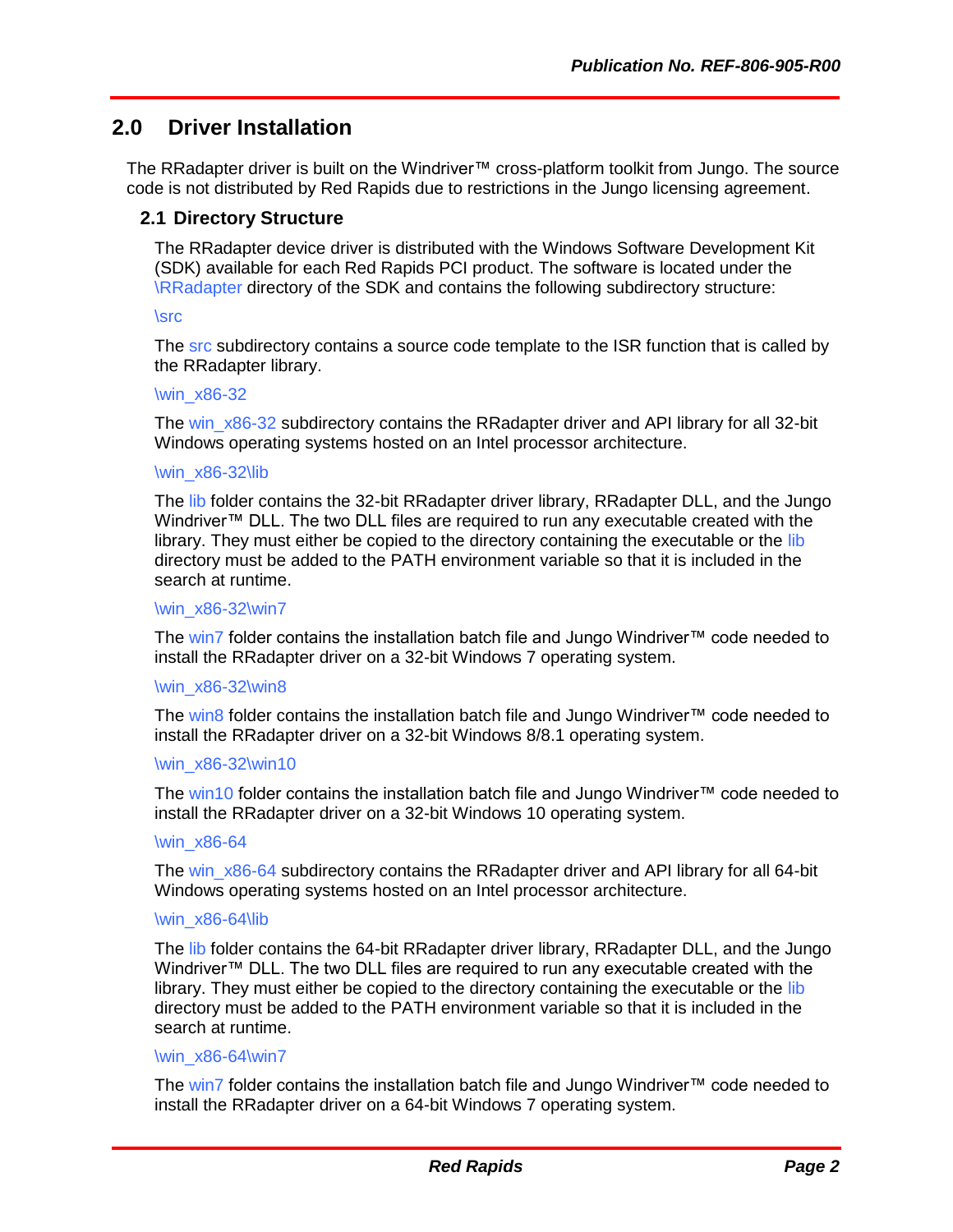#### \win\_x86-64\win8

The win8 folder contains the installation batch file and Jungo Windriver™ code needed to install the RRadapter driver on a 64-bit Windows 8/8.1 operating system.

\win\_x86-64\win10

The win10 folder contains the installation batch file and Jungo Windriver™ code needed to install the RRadapter driver on a 64-bit Windows 10 operating system.

#### <span id="page-6-0"></span>**2.2 Installation Procedure**

The following procedure will load drivers onto a host computer running a supported version of the Windows operating system.



The following procedure must be executed with Administrator privileges. You may also have to adjust the User Account Control (UAC) settings from the User Accounts option in the Control Panel to overcome security restrictions.

- 1. Boot the host computer with the Red Rapids hardware installed.
- 2. Download the product SDK from the Red Rapids website [\(www.redrapids.com\)](http://www.redrapids.com/).
- 3. Extract the files in the SDK zip archive to a local directory. The directory created by the SDK will be referred to as  $c$ :  $\leq$  extract path  $\geq$ .
- 4. Use a Command Prompt (Admin) or PowerShell (Admin) to navigate to the working directory designated for your operating system.

Working directory for 32-bit operating systems:

c:\<extract path>\RRadapter \win\_x86-32

Working directory for 64-bit operating systems:

c:\<extract path>\RRadapter \win\_x86-64

5. Navigate to the subdirectory indicated for the specific version of Windows running on the host:

Windows 7: win7

Windows 8/8.1: win8

Windows 10: win10

6. Execute the Install batch file from the Command Prompt or PowerShell.

ক্লে You may encounter multiple prompts asking you to confirm the installation. You might also receive a warning that the driver may not have installed correctly. These messages do not indicate a problem.

You can verify that the installation completed successfully by opening the Windows Device Manager. A folder named "Jungo" should appear as one of the device types. You should find "RRadapter" and "Red Rapids Device" listed under the Jungo folder.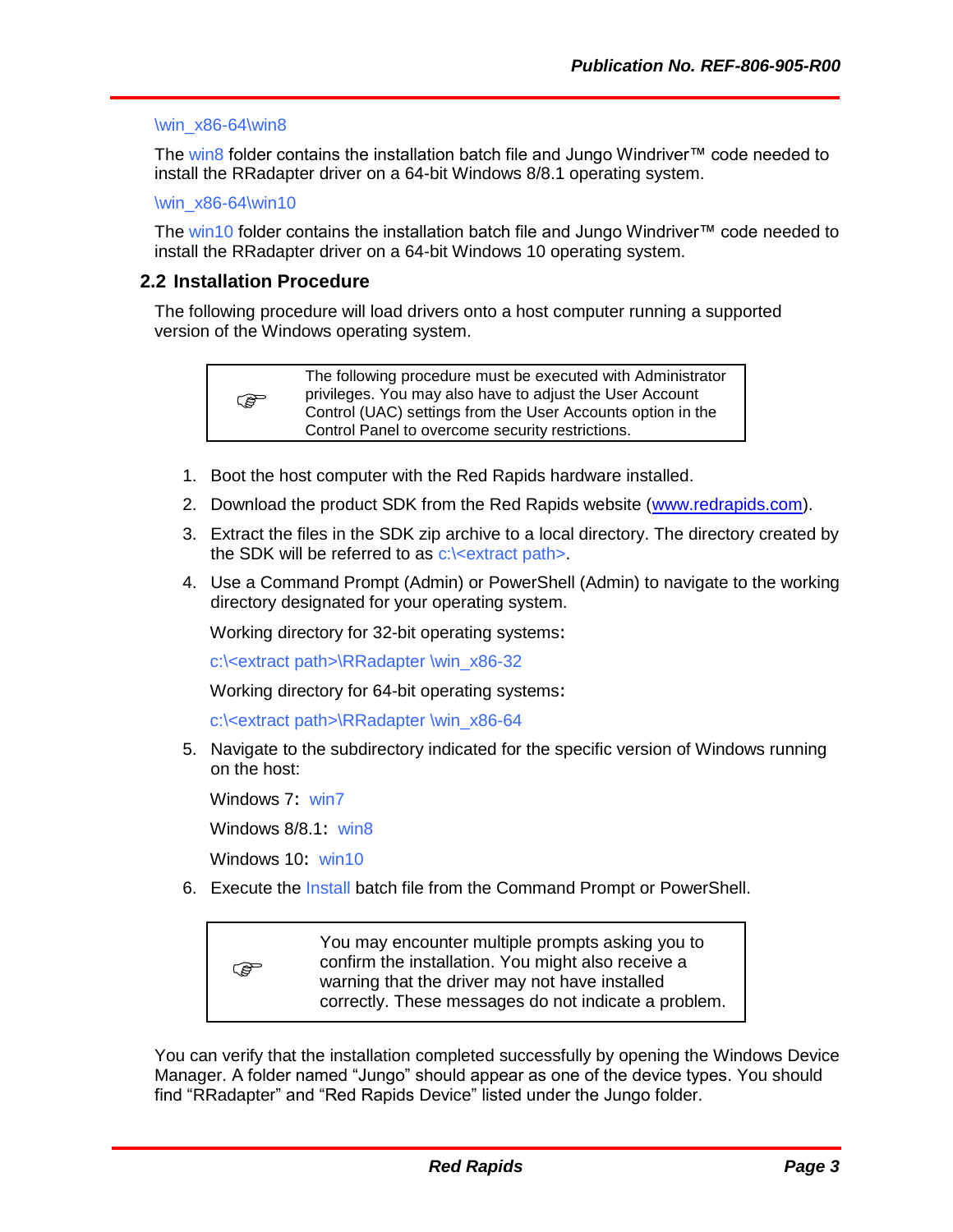# <span id="page-7-0"></span>**3.0 Device Handle (s\_Handle)**

Each device is assigned a handle that contains the information necessary to communicate with the hardware. [Table 3-1](#page-7-2) lists each member of the s\_Handle structure with a brief description of the information it conveys.

<span id="page-7-2"></span>

| <b>Member Name</b> | Data Type     | <b>Definition</b>                                                          |
|--------------------|---------------|----------------------------------------------------------------------------|
| DevNum             | unsigned long | Device number associated with the<br>handle.                               |
| <b>DEV</b>         | s DEVMap      | Structure to convey identification<br>information about the device.        |
| <b>DMA</b>         | s DMABuf      | Structure to convey the desired DMA<br>buffer configuration to the driver. |
| *User              | void          | Undefined pointer available to user<br>applications.                       |

*Table 3-1 s\_Handle Structure*

The device number (DevNum) is assigned when a Red Rapids product is discovered during the driver scan of the PCI bus. The numbering begins with zero and proceeds sequentially with each additional device.

The device (DEV) structure carries PCI identification information for the specific device number. Refer to section [3.1](#page-7-1) for further details.

The direct memory access (DMA) structure is used to assign memory buffers to devices that have DMA capability. There can be multiple buffers attached to this pointer if needed by the device. See section [0](#page-8-2) for detailed information.

The User pointer allows software developers to attach any application specific information to the device handle. This is a convenient vehicle to pass a user defined structure to multiple functions or an interrupt service routine.

## <span id="page-7-1"></span>**3.1 Device Identification (s\_DEVMap)**

The s\_DEVMap structure is referenced by s\_Handle to convey PCI device identifiers obtained by the driver. [Table 3-2](#page-7-3) lists each member of the s\_DEVMap structure with a brief description of the information it conveys.

<span id="page-7-3"></span>

| <b>Member Name</b> | Data Type     | <b>Definition</b>                                       |
|--------------------|---------------|---------------------------------------------------------|
| SubsystemID        | unsigned      | PCI subsystem identification assigned<br>to the device. |
| UnitsFound         | unsigned long | Number of Red Rapids devices<br>detected by the driver. |
| Bus                | unsigned long | PCI bus number reported by the<br>driver.               |
| Slot               | unsigned long | PCI slot number reported by the<br>driver.              |
| <b>Function</b>    | unsigned long | PCI function number reported by the<br>driver.          |

*Table 3-2 s\_DEVMap Structure*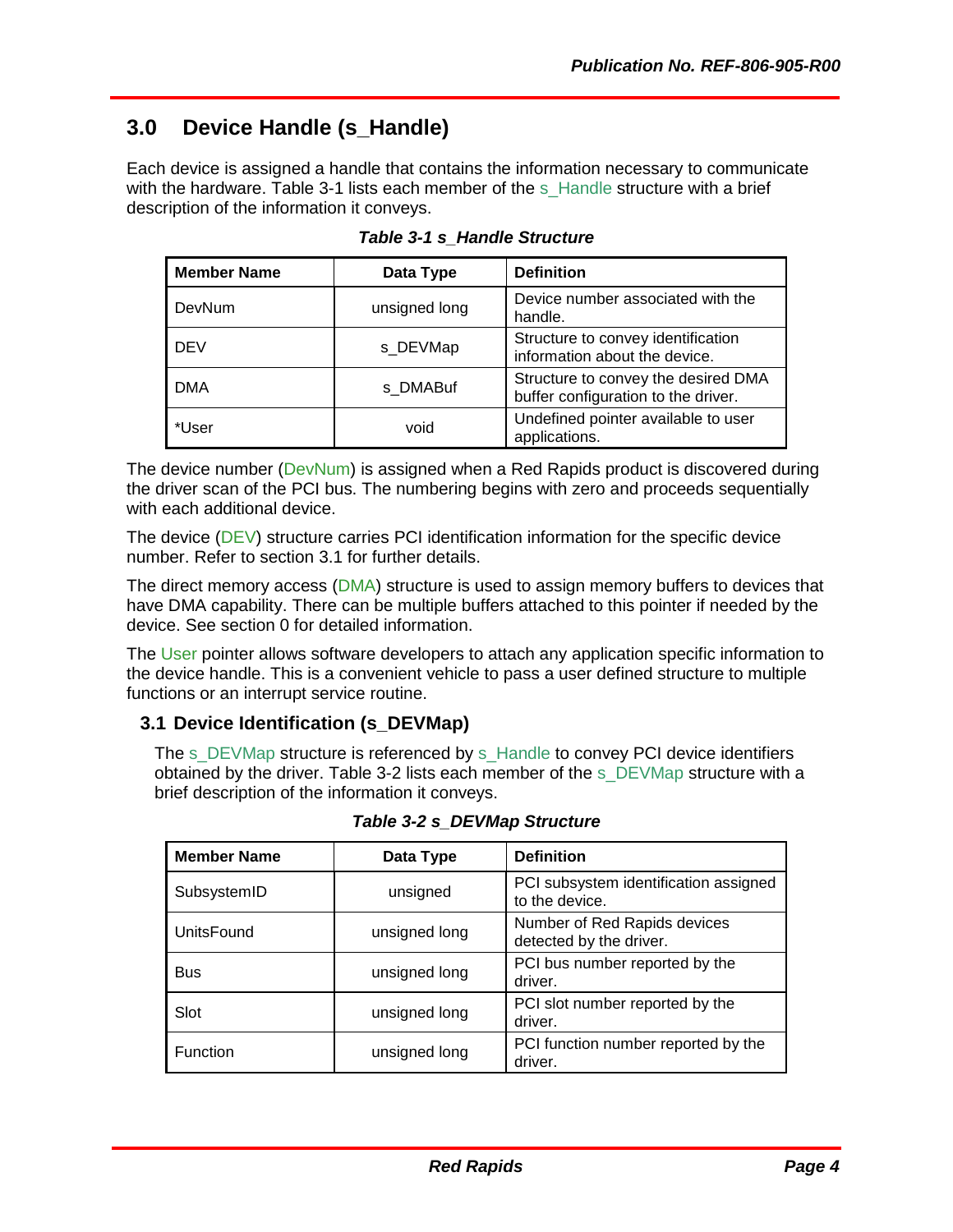<span id="page-8-2"></span>Every PCI device includes a subsystem identification (SubsystemID) value embedded in the Configuration Space Header. This information helps distinguish between different devices from the same vendor when multiple products are connected to the bus.

The remaining device information is not typically needed by application software but is included for completeness. The driver scans the bus for any Red Rapids product and records the number of units found (UnitsFound). The physical location of every device on a PCI bus is identified by the Bus and Slot numbers. Each physical slot can contain more than one logical device which are identified by Function numbers.

## <span id="page-8-0"></span>**3.2 DMA Buffer Configuration (s\_DMABuf)**

The s\_DMABuf structure is referenced by s\_Handle to convey DMA configuration information through the handle. A separate structure is assigned to each DMA buffer requested by a device and most Red Rapids products require multiple buffers. The buffers are accessed as an array, starting from zero. Each DMA buffer may consist of multiple pages as described in the *DMA on Demand Operating Guide*.

[Table 3-3](#page-8-1) lists each member of the s\_DMABuf structure with a brief description of the information it conveys.

<span id="page-8-1"></span>

| <b>Member Name</b> | Data Type          | <b>Definition</b>                                                   |
|--------------------|--------------------|---------------------------------------------------------------------|
| PageNumber         | unsigned           | Number of the active DMA page.                                      |
| PageCount          | unsigned           | Number of DMA pages assigned to<br>the buffer.                      |
| PagesPerMark       | unsigned           | Number of DMA pages to transfer<br>between completion marker flags. |
| <b>BurstSizeB</b>  | unsigned           | Size of each individual DMA burst<br>transaction in bytes.          |
| <b>BurstCount</b>  | unsigned           | Number of bursts to store in each<br>DMA page.                      |
| **Address*         | unsigned long long | Virtual address of each DMA page<br>that is allocated.              |

*Table 3-3 s\_DMABuf Structure*

Each page of a DMA buffer is assigned a unique identifying number when it is allocated by the driver. The numbering starts at zero for the first page and increments by one for each subsequent page. The page number (PageNumber) is used to access the virtual address (\*Address) for a specific DMA page.

The page count (PageCount) conveys the total number of DMA pages assigned to the buffer.

Status registers or interrupts can be used to notify an application that a DMA buffer has just been accessed by the device. It is convenient to set the frequency of these markers to some number of pages, defined as pages per mark (PagesPerMark). For instance, a signal acquisition product may stream raw data samples at a very high rate through a single DMA channel. There may be several hundred pages of DMA buffer storage assigned to that channel, but the application may want to be notified of updates only every hundred pages to throttle interrupt frequency.

The driver sizes each DMA page in relation to the specified burst size (BurstSizeB) and burst count (BurstCount) as shown in [Figure 3-1.](#page-9-0) The burst size is the number of bytes that will be transferred in a single DMA transaction. The burst count is the number of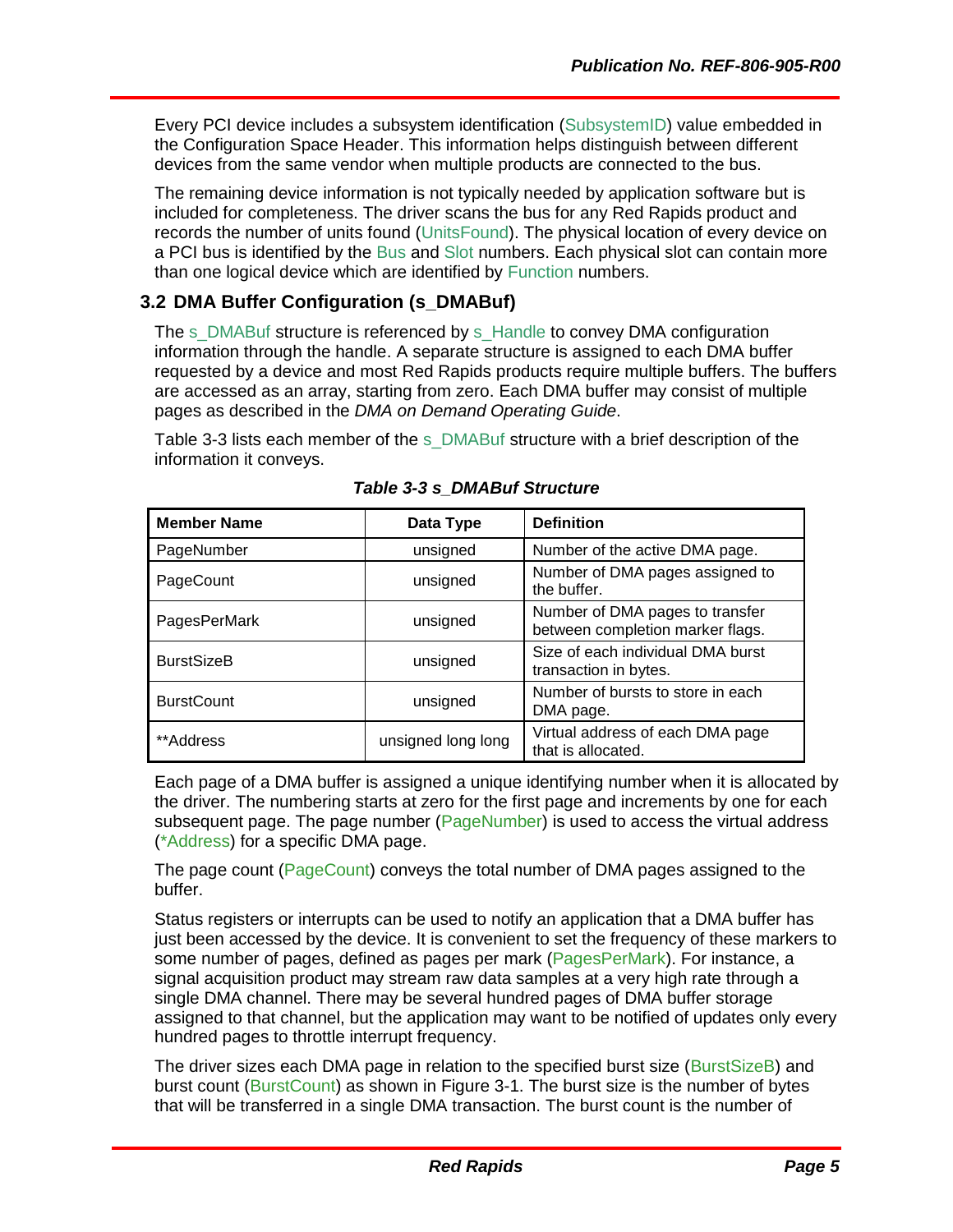transactions that can be performed on a single page. Consequently, the page size in bytes is simply the burst size multiplied by the burst count. Each DMA page must occupy contiguous address space in host memory. It becomes more difficult for the operating system to allocate large pages as other functions consume resources and fragment the memory.



Page Size = Burst Size x Burst Count

## *Figure 3-1 DMA Page Size Parameters*

<span id="page-9-0"></span>There is both a physical address and virtual address associated with each DMA page allocated by the driver. The physical address is needed to access the buffer from the hardware device. The virtual address is used to access the same buffer through the application software. The address pointer (\*\*Address) is used to store the array of virtual addresses assigned to each page of the buffer.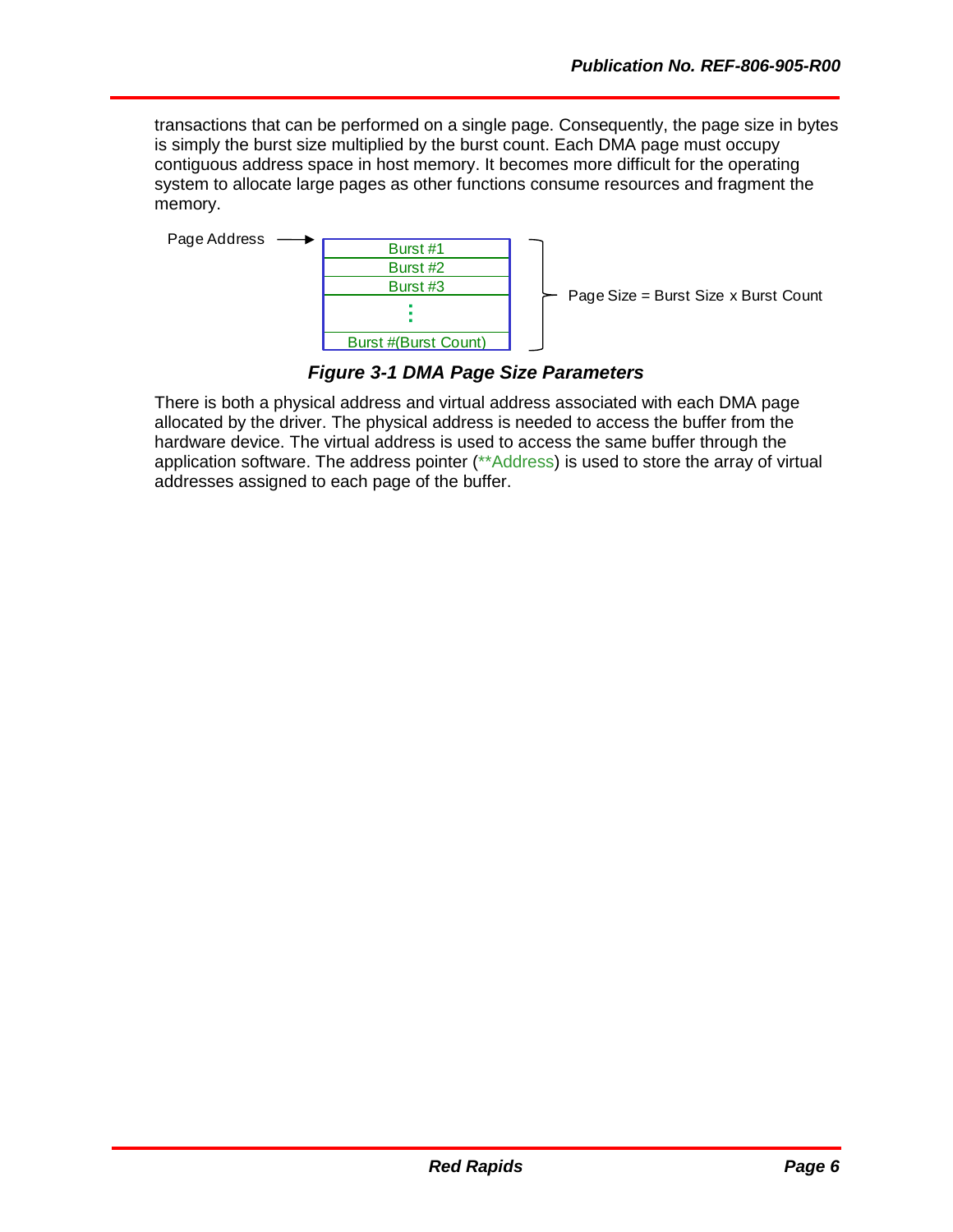# <span id="page-10-0"></span>**4.0 Application Program Interface (API)**

The Adapter API consists of a library of functions that provide access to the basic features of the driver. There are five primary operations performed through the API:

- 1. Open and close the hardware device.
- 2. Read and write hardware register or memory contents.
- 3. Allocate and free DMA buffers.
- 4. Set a timer to pause execution.
- 5. Service hardware interrupts.

The API is pre-compiled and distributed as a dynamic link library (RRadapter.dll) and a common header file (RRadapter.h).

### <span id="page-10-1"></span>**4.1 Open/Close Functions**

| <b>Prototype</b>   | int DriverName(const char* Name);                                                                                                     |  |  |
|--------------------|---------------------------------------------------------------------------------------------------------------------------------------|--|--|
| <b>Arguments</b>   | Name of the driver, usually "RRadapter".<br>Name:                                                                                     |  |  |
| <b>Description</b> | Set the name of the driver kernel module. This function must be<br>called only once before attempting to communicate with the driver. |  |  |
| Return             | 0 if successful<br>Non-zero if error                                                                                                  |  |  |

| <b>Prototype</b>                                                   | int HandleInit(s_Handle *p_Adapter);      |  |  |
|--------------------------------------------------------------------|-------------------------------------------|--|--|
| <b>Arguments</b>                                                   | *p_Adapter: Pointer to the device handle. |  |  |
| Initialize all members of the device handle.<br><b>Description</b> |                                           |  |  |
| 0 if successful<br>Return<br>Non-zero if error                     |                                           |  |  |

| <b>Prototype</b>   | int BusOpen(s_Handle *p_Adapter);                                                                      |  |  |
|--------------------|--------------------------------------------------------------------------------------------------------|--|--|
| <b>Arguments</b>   | *p_Adapter: Pointer to the device handle.                                                              |  |  |
| <b>Description</b> | Open an instance of the device handle and store information about<br>the mapped unit in the structure. |  |  |
| Return             | 0 if successful<br>Non-zero if error                                                                   |  |  |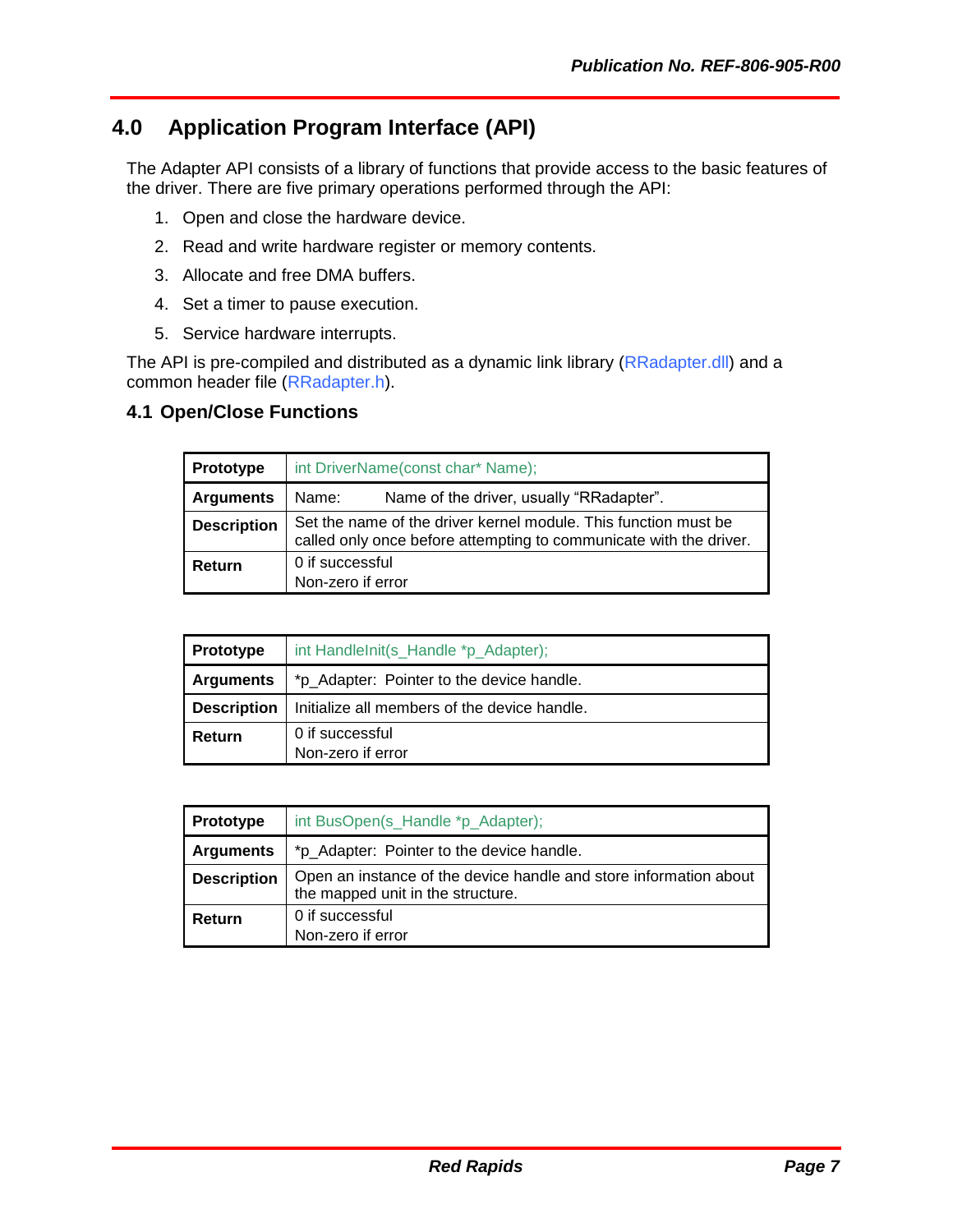| <b>Prototype</b>   | int BusClose(s_Handle *p_Adapter);                                                                 |  |  |
|--------------------|----------------------------------------------------------------------------------------------------|--|--|
| <b>Arguments</b>   | *p_Adapter: Pointer to the device handle.                                                          |  |  |
| <b>Description</b> | Close an open device handle instance and de-allocate any system<br>memory allocated to the handle. |  |  |
| Return             | 0 if successful<br>Non-zero if error                                                               |  |  |

# <span id="page-11-0"></span>**4.2 Read/Write Functions**

| Prototype          | int Read8(s_Handle *p_Adapter, unsigned long BAR,<br>unsigned long Offset, unsigned char *pData);    |                                                                                                                                                                      |  |
|--------------------|------------------------------------------------------------------------------------------------------|----------------------------------------------------------------------------------------------------------------------------------------------------------------------|--|
| <b>Arguments</b>   | BAR:<br>Offset:<br>*pData:                                                                           | *p_Adapter: Pointer to the device handle.<br>Base address of the register or memory location.<br>Address offset from the BAR.<br>Pointer to the data value returned. |  |
| <b>Description</b> | Perform an 8-bit read operation to a register or memory location at<br>the specified BAR and offset. |                                                                                                                                                                      |  |
| Return             | 0 if successful<br>Non-zero if error                                                                 |                                                                                                                                                                      |  |

| <b>Prototype</b>   |                                      | int Read32(s_Handle *p_Adapter, unsigned long BAR,<br>unsigned long Offset, unsigned *pData);                                                                        |
|--------------------|--------------------------------------|----------------------------------------------------------------------------------------------------------------------------------------------------------------------|
| <b>Arguments</b>   | BAR:<br>Offset:<br>*pData:           | *p_Adapter: Pointer to the device handle.<br>Base address of the register or memory location.<br>Address offset from the BAR.<br>Pointer to the data value returned. |
| <b>Description</b> |                                      | Perform a 32-bit read operation to a register or memory location at<br>the specified BAR and offset.                                                                 |
| Return             | 0 if successful<br>Non-zero if error |                                                                                                                                                                      |

| <b>Prototype</b>   |                                      | int Read64(s_Handle *p_Adapter, unsigned long BAR,<br>unsigned long Offset, unsigned long long *pData);                                                              |
|--------------------|--------------------------------------|----------------------------------------------------------------------------------------------------------------------------------------------------------------------|
| <b>Arguments</b>   | BAR:<br>Offset:<br>*pData:           | *p_Adapter: Pointer to the device handle.<br>Base address of the register or memory location.<br>Address offset from the BAR.<br>Pointer to the data value returned. |
| <b>Description</b> |                                      | Perform a 64-bit read operation to a register or memory location at<br>the specified BAR and offset.                                                                 |
| Return             | 0 if successful<br>Non-zero if error |                                                                                                                                                                      |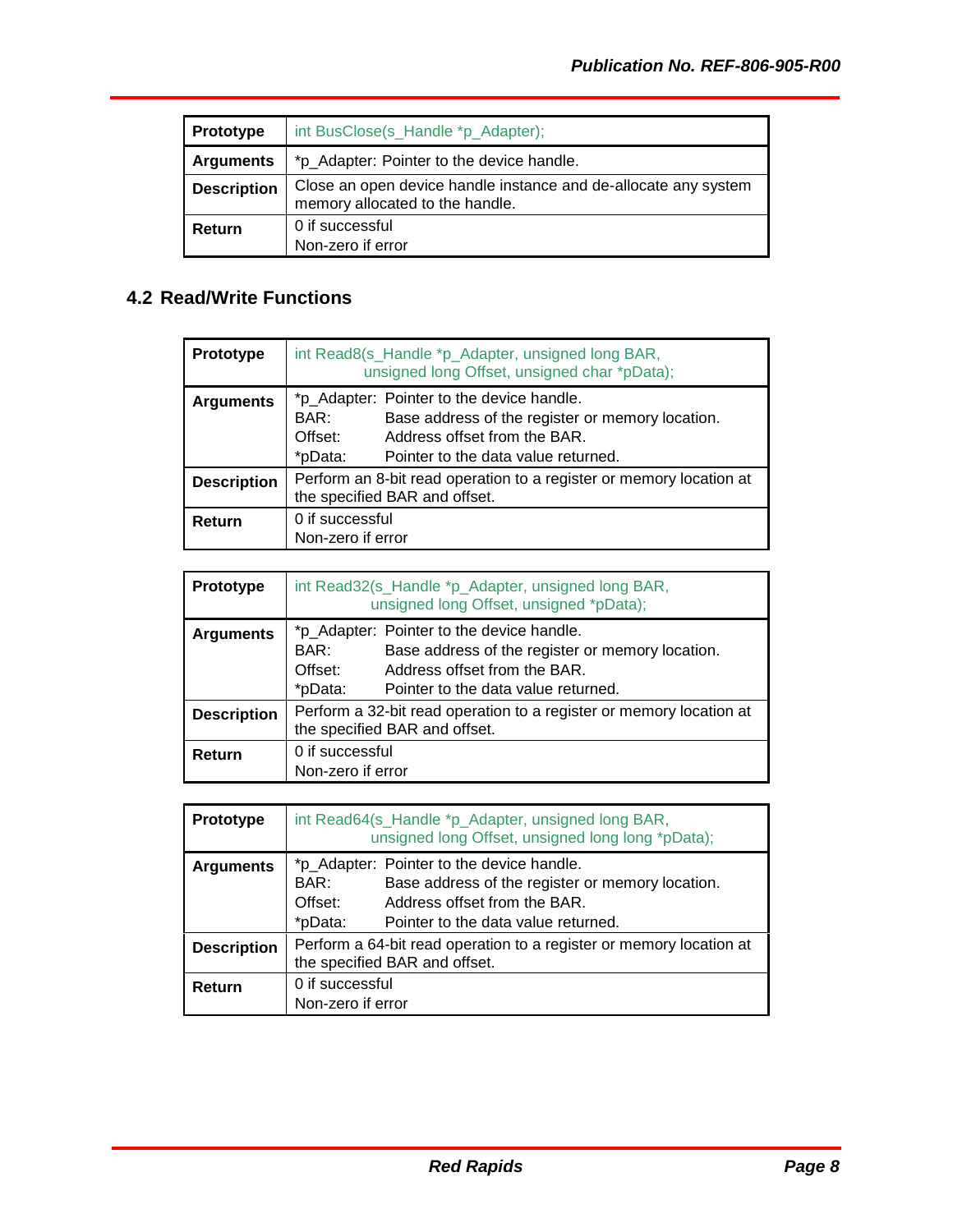| <b>Prototype</b>   | int Write8(s_Handle *p_Adapter, unsigned long BAR,<br>unsigned long Offset, unsigned char Data);                                                                                  |  |
|--------------------|-----------------------------------------------------------------------------------------------------------------------------------------------------------------------------------|--|
| <b>Arguments</b>   | *p_Adapter: Pointer to the device handle.<br>Base address of the register or memory location.<br>BAR:<br>Address offset from the BAR.<br>Offset:<br>Data value to write.<br>Data: |  |
| <b>Description</b> | Perform an 8-bit write operation to a register or memory location at<br>the specified BAR and offset.                                                                             |  |
| Return             | 0 if successful<br>Non-zero if error                                                                                                                                              |  |

| Prototype          | int Write 32(s_Handle *p_Adapter, unsigned long BAR,<br>unsigned long Offset, unsigned Data);                                                                                     |  |
|--------------------|-----------------------------------------------------------------------------------------------------------------------------------------------------------------------------------|--|
| <b>Arguments</b>   | *p_Adapter: Pointer to the device handle.<br>Base address of the register or memory location.<br>BAR:<br>Address offset from the BAR.<br>Offset:<br>Data value to write.<br>Data: |  |
| <b>Description</b> | Perform a 32-bit write operation to a register or memory location at<br>the specified BAR and offset.                                                                             |  |
| Return             | 0 if successful<br>Non-zero if error                                                                                                                                              |  |

| <b>Prototype</b>   | int Write64(s_Handle *p_Adapter, unsigned long BAR,<br>unsigned long Offset, unsigned long long Data);                                                                            |  |
|--------------------|-----------------------------------------------------------------------------------------------------------------------------------------------------------------------------------|--|
| <b>Arguments</b>   | *p_Adapter: Pointer to the device handle.<br>BAR:<br>Base address of the register or memory location.<br>Address offset from the BAR.<br>Offset:<br>Data value to write.<br>Data: |  |
| <b>Description</b> | Perform a 64-bit write operation to a register or memory location at<br>the specified BAR and offset.                                                                             |  |
| Return             | 0 if successful<br>Non-zero if error                                                                                                                                              |  |

# <span id="page-12-0"></span>**4.3 DMA Buffer Functions**

| <b>Prototype</b>   | int DMABufAllocate(s_Handle *p_Adapter);                                             |
|--------------------|--------------------------------------------------------------------------------------|
| <b>Arguments</b>   | *p_Adapter: Pointer to the device handle.                                            |
| <b>Description</b> | Allocate DMA buffers as specified in the s DMABuf structure of the<br>device handle. |
| Return             | 0 if successful<br>Non-zero if error                                                 |